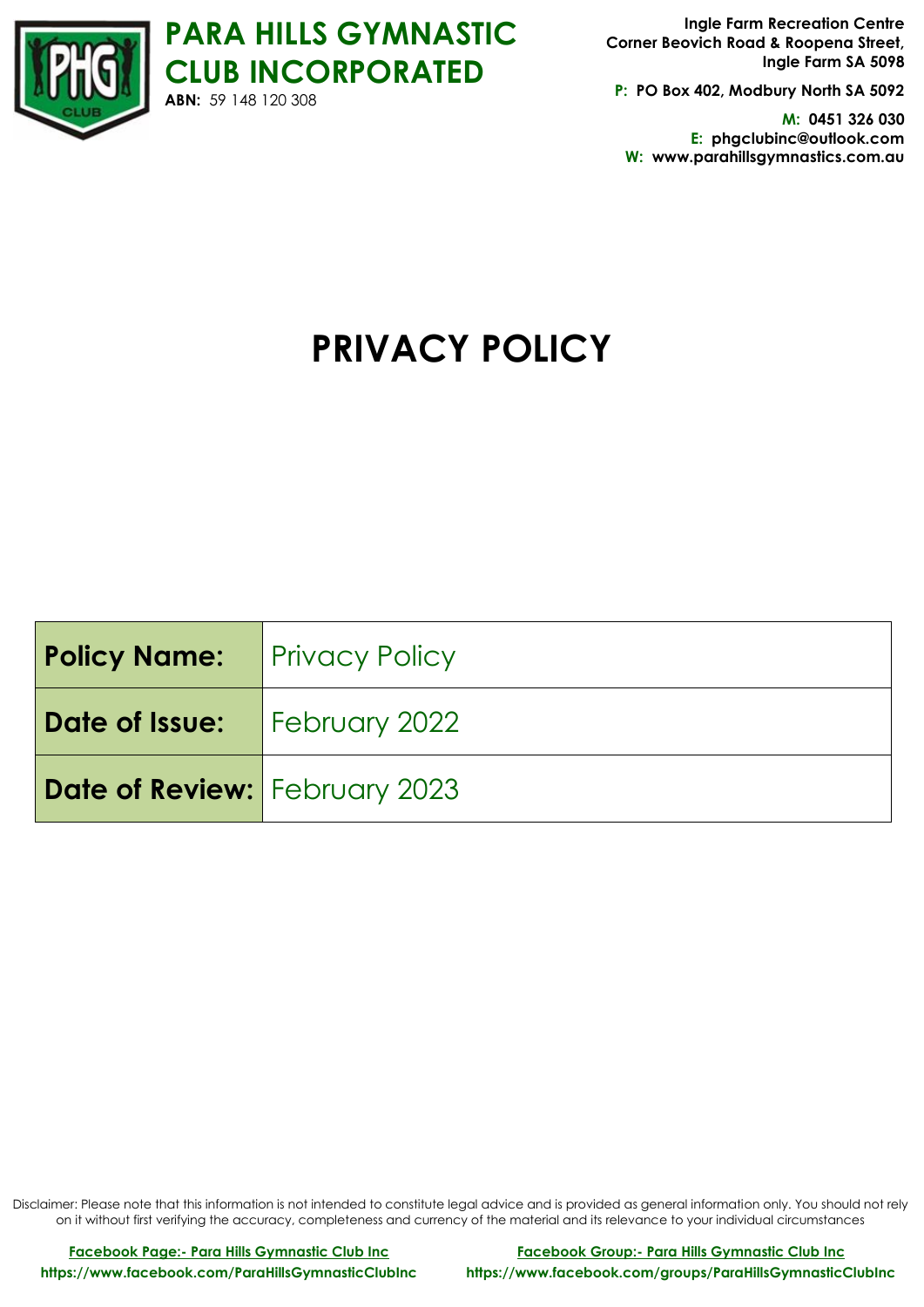

**P: PO Box 402, Modbury North SA 5092**

**M: 0451 326 030 E: phgclubinc@outlook.com W: www.parahillsgymnastics.com.au**

# **PRIVACY POLICY**

**PARA HILLS GYMNASTIC** 

**ABN:** 59 148 120 308

# **INTRODUCTION**

Para Hills Gymnastic Club Inc is committed to providing members with the highest levels of membership service. This includes protecting members' privacy. Para Hills Gymnastic Club Inc is bound by the Commonwealth Privacy Act 1988, which sets out a number of principles concerning the protection of an individual's personal information.

The aim of these laws is to ensure that organisations handle personal information responsibly and provide a consistent approach to its collection, use and disclosure. These laws also give the individual rights such as access to their personal information and the ability to correct it, if needed.

This document sets out how Para Hills Gymnastic Club Inc may collect, hold and use personal information. By providing your personal information to Para Hills Gymnastic Club Inc, you consent to its use, storage and disclosure in accordance with this Privacy Policy.

## **WHAT IS PERSONAL INFORMATION**

"Personal information" is information or an opinion (including information forming part of a database), whether true or not, and whether recorded in material form or not, about an individual whose identity is reasonably apparent, or can be reasonably ascertained, from the information or opinion.

Para Hills Gymnastic Club Inc collects personal information in order to properly and efficiently carry out its functions, including to provide your requested products and services, and to facilitate the provision of marketing and promotion services that may be of interest to you.

Para Hills Gymnastic Club Inc uses personal information only for the purposes for which it was provided and for directly related purposes (unless otherwise required by or authorised under law). We may state a more specific purpose at the point we collect your information. If you do not provide us with the information that we request, we may not be able to provide you with our products or services.

# **WHAT PERSONAL INFORMATION DOES PARA HILLS GYMNASTIC CLUB INC COLLECT**

The information collected by Para Hills Gymnastic Club Inc about a particular person will vary depending on the circumstances of collection. It may include, but is not limited to, a person's contact details (name, email and/or postal address, phone number), date of birth, gender, driver's licence number, insurance details, working with children checks, police checks, qualifications or communication history with Para Hills Gymnastic Club Inc.

**Page 1**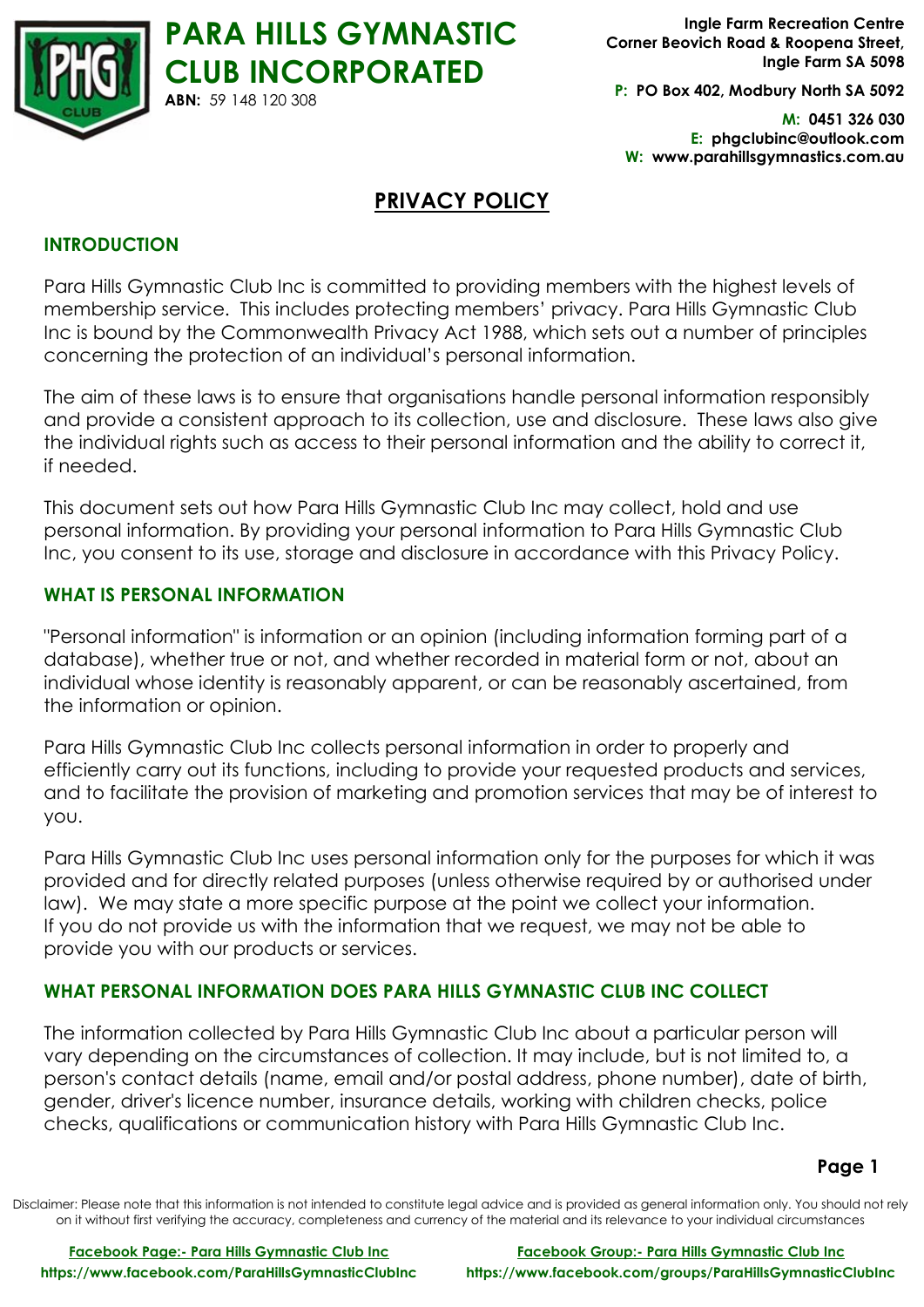

**P: PO Box 402, Modbury North SA 5092**

**M: 0451 326 030 E: phgclubinc@outlook.com W: www.parahillsgymnastics.com.au**

# **Sensitive Information**

If it is reasonably necessary in the circumstances, Para Hills Gymnastic Club Inc may also collect sensitive information (which is a type of personal information) such as your medical history, nationality or disability backgrounds.

Sensitive information is afforded a higher level of privacy protection than other personal information. Where you provide sensitive information to Para Hills Gymnastic Club Inc, you also provide consent to Para Hills Gymnastic Club Inc collecting it in accordance with this Privacy Policy, unless you tell us otherwise.

# **HOW PARA HILLS GYMNASTIC CLUB INC COLLECTS PERSONAL INFORMATION**

To deliver and enhance the services offered by Para Hills Gymnastic Club Inc, certain personal information is collected. Para Hills Gymnastic Club Inc collects personal information from individuals when an individual:

- joins the club and their details are entered into GA's national database
- participates in any program, activity, competition or event run by the club
- purchases merchandise, event tickets, products or services from the club
- requests information from the club, or contacts the club via email, telephone or mail or engages with the club via social media
- participates in a club survey
- accesses the club website
- is elected or appointed to the Board or a committee of the club; or
- applies for employment or a committee or volunteer position with the club

Personal information may also be collected where Para Hills Gymnastic Club Inc is required to do so by law (for education, child protection, work health and safety laws, charitable collections, medical treatment or other legislation in Australia).

#### **Providing Information**

If you do not provide some or all of the information that we request from you, this may affect Para Hills Gymnastic Club Inc ability to communicate with you or provide the requested products or services.

By not providing requested information, you may jeopardise your ability to participate in programs or competitions or apply for employment or volunteer positions with Para Hills Gymnastic Club Inc. If it is impracticable for Para Hills Gymnastic Club Inc to deal with you as a result of you not providing the requested information or consent, Para Hills Gymnastic Club Inc may refuse to do so.

**Page 2**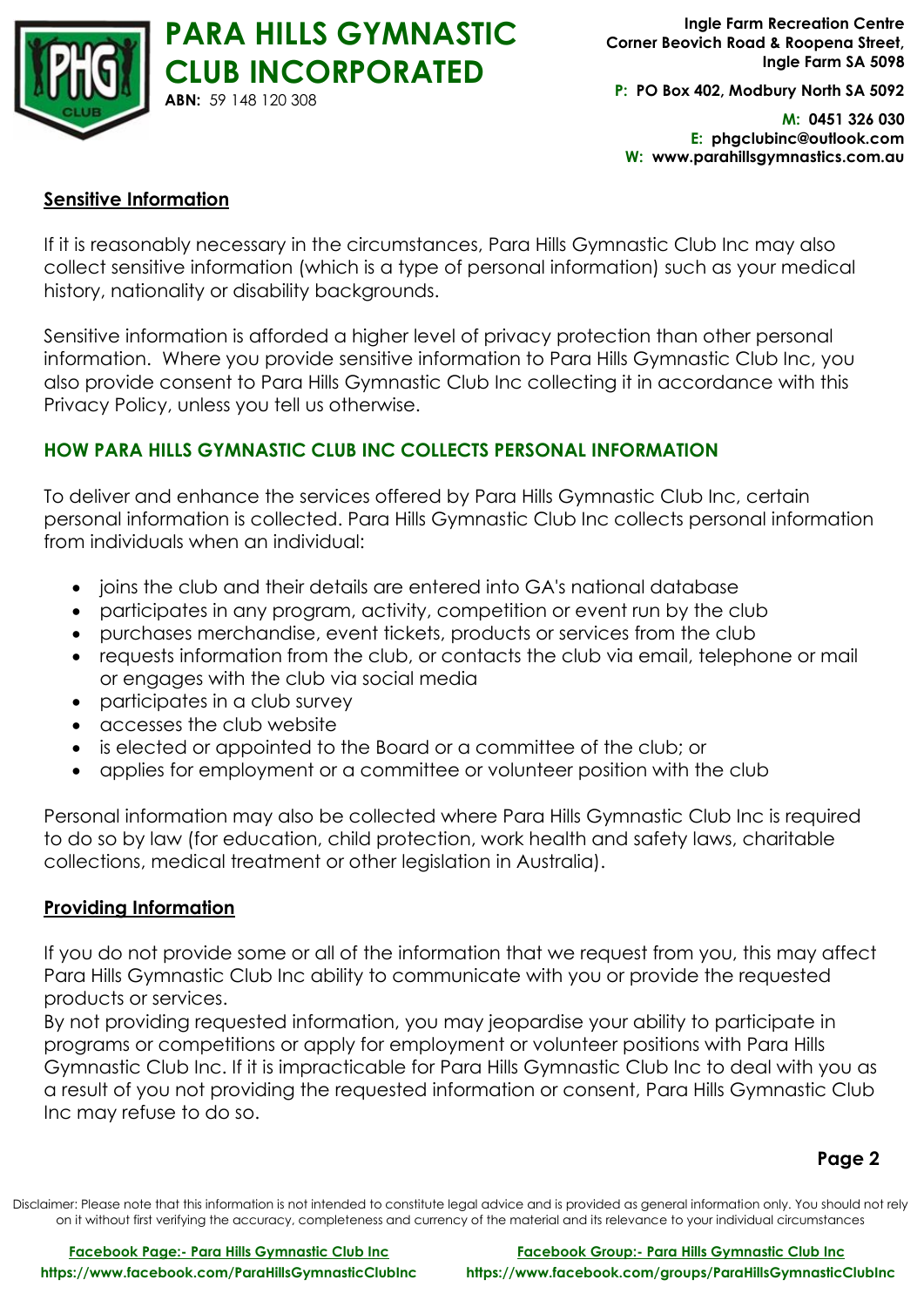

**P: PO Box 402, Modbury North SA 5092**

**M: 0451 326 030 E: phgclubinc@outlook.com W: www.parahillsgymnastics.com.au**

#### **Information Storage And Protection**

Para Hills Gymnastic Club Inc stores personal information on a computer database. The personal information may be held in both paper file and computer file form. Para Hills Gymnastic Club Inc has implemented measures of a reasonable nature to ensure that all personal information is securely stored from misuse, loss and unauthorised handling.

Much of the information we collect from and about our members is added to Para Hills Gymnastic Club Inc and GSA membership database. When your information is entered into Para Hills Gymnastic Club Inc and GSA membership database, the information may be combined or linked with other information held about you.

Security of personal information is important to Para Hills Gymnastic Club Inc and GA. Para Hills Gymnastic Club and GA has taken steps to protect the information we hold from misuse, loss, unauthorised access, modification or disclosure. Some of the security measures Para Hills Gymnastic Club Inc uses includes strict confidentiality requirements of our employees, volunteers, Club Affiliates and service providers, security measures for system access and security measures for our website.

# **HOW PARA HILLS GYMNASTIC CLUB INC USES PERSONAL INFORMATION**

Para Hills Gymnastic Club Inc and third parties to whom we may disclose personal information in accordance with this Privacy Policy, may collect, hold and use your personal information to:

- verify your identity;
- complete background checks;
- research, develop, run, administer and market competitions, education courses, programs, activities and other events relating to gymnastics;
- research, develop and market products, services, merchandise and special offers made available by us and third parties;
- respond to emergency situations involving or requiring medical treatment;
- administer, manage and provide you with registration and access to Para Hills Gymnastic Club Inc website;
- keep you informed of news and information relating to various gymnastics events, activities and opportunities via various mediums;

**Page 3**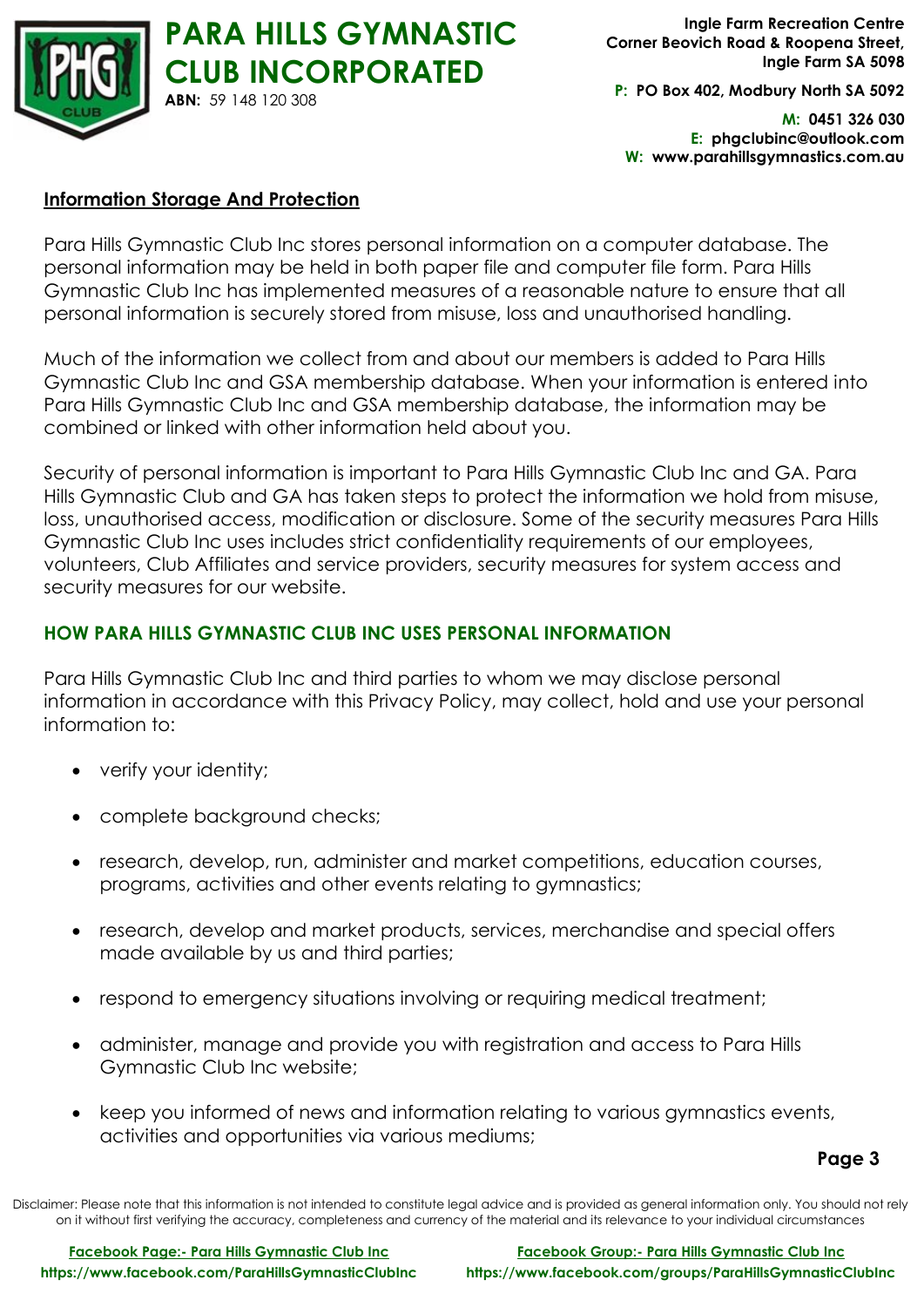

**P: PO Box 402, Modbury North SA 5092**

**M: 0451 326 030 E: phgclubinc@outlook.com W: www.parahillsgymnastics.com.au**

- internal accounting and administration; and
- Regulatory reporting and compliance.

Para Hills Gymnastic Club Inc may use health information to ensure that programs or tours we operate are run safely and in accordance with any special health needs participants may require. Health information may also be kept for insurance purposes. In addition, we may use de-identified health information and other sensitive information to carry out research, or to plan events and activities.

# **WHEN WE DISCLOSE PERSONAL INFORMATION**

Para Hills Gymnastic Club Inc may disclose your personal information to a range of organisations which include, but are not limited to:

- our professional advisers, including our accountants, auditors and lawyers;
- our insurers;
- relevant sporting bodies such as Gymnastics Australia, various National and state sporting bodies, competition/event management companies, Federal and State Departments of Sport amongst others; and
- in other circumstances permitted by law.

When Para Hills Gymnastic Club provides GA with personal information about their members Para Hills Gymnastic Club Inc is required to make the individual aware that the information has been provided to GA and for what purpose and to whom it may be disclosed and also how they can access their information. This is extremely important for Club owners providing the personal information of their members in GA's National Database.

#### **Other Disclosures**

In addition, Para Hills Gymnastic Club Inc may also disclose personal information:

- with your express or implied consent;
- when required or authorised by law;
- to an enforcement body when reasonably necessary; or
- to lessen or prevent a threat to an individual or public health or safety.

#### **Page 4**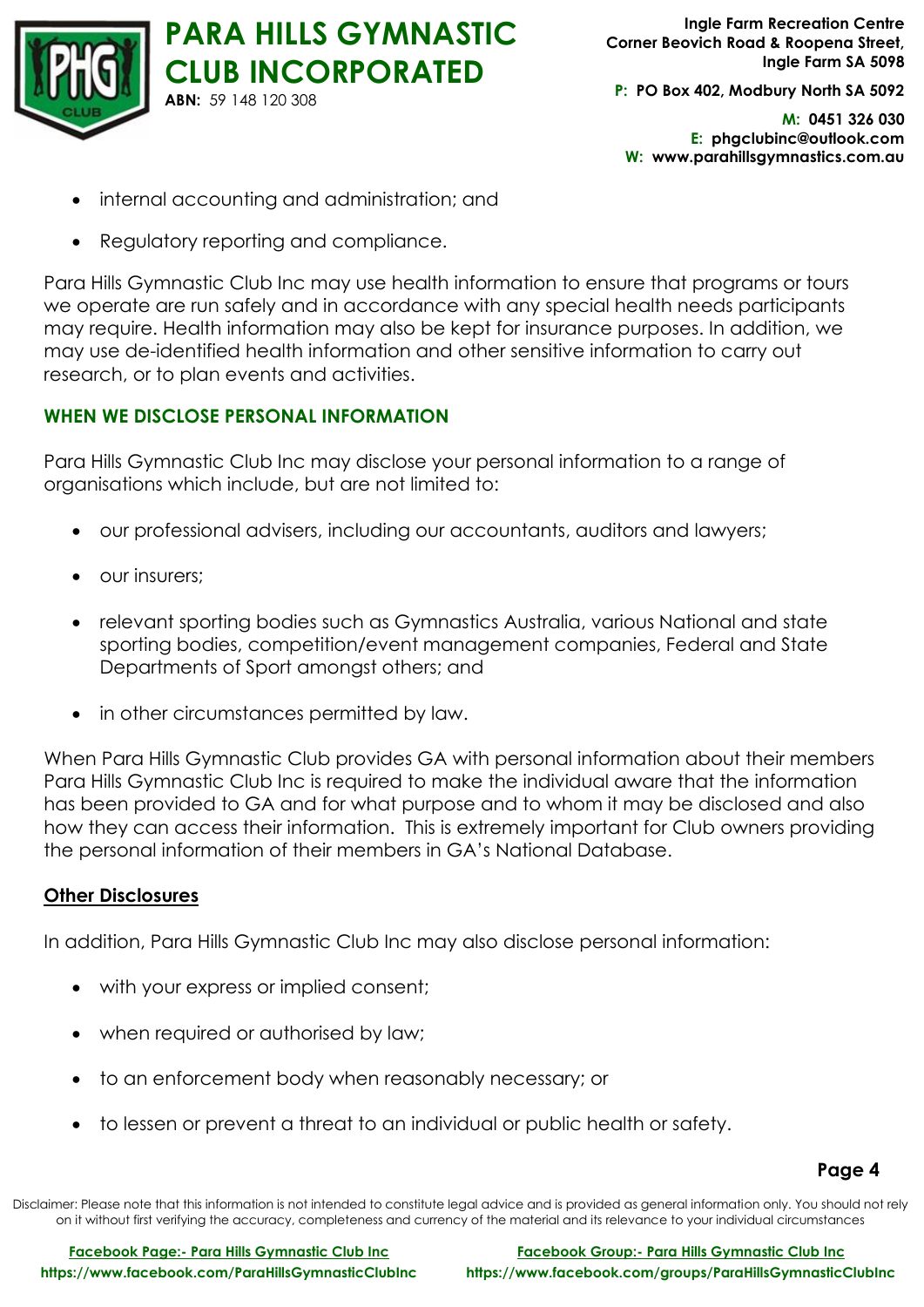

**P: PO Box 402, Modbury North SA 5092**

**M: 0451 326 030 E: phgclubinc@outlook.com W: www.parahillsgymnastics.com.au**

## **Para Hills Gymnastic Club Inc Website**

When you visit the Para Hills Gymnastic Club Inc website, our systems may record certain information about your use of the site, including the web pages visited and the time and date of visit. Para Hills Gymnastic Club Inc uses this information to help analyse and improve the performance of our website.

In addition we may use "cookies" on Para Hills Gymnastic Club Inc website. Cookies are small text files that assist our website retain user preferences to improve the experience of using our website. In some cases, the cookies that we use may collect some personal information. Para Hills Gymnastic Club Inc will treat this information in the same way as other personal information we collect. You are free to disable cookies on your internet browser to prevent this information being collected; however, you will lose the benefit of the enhanced website experience that the use of cookies may offer.

## **ACCURACY OF PERSONAL INFORMATION**

Para Hills Gymnastic Club Inc takes reasonable steps to ensure that whenever personal information is collected or disclosed, it is accurate, complete and up to date.

#### **ACCESS TO PERSONAL INFORMATION**

You have a right to access your personal information, subject to some exceptions allowed by law. You can gain access to your personal information by contacting Para Hills Gymnastic Club Inc as set out below. You may also advise Para Hills Gymnastic Club Inc at any time about possible breaches of privacy, or inaccurate, incomplete personal information that may have changed.

We will take reasonable steps to ensure that the personal information we collect, use or disclose is accurate, complete and up-to-date. However, we rely on the accuracy of personal information as provided to us both directly and indirectly.

We encourage you to regularly review and update your personal information. We will respond to your request for access within a reasonable period. If you find that the personal information we hold about you is inaccurate, incomplete or out-of-date, please contact us immediately and we will correct it.

# **RESOLVING PRIVACY ISSUES AND COMPLAINTS**

Any issues or complaints in relation to the collection, use, disclosure, quality, security of and access to your personal information may be made to the Secretary as follows:

- Email: phgclubinc@outlook.com
- Phone: 0451 326 030

#### **Page 5**